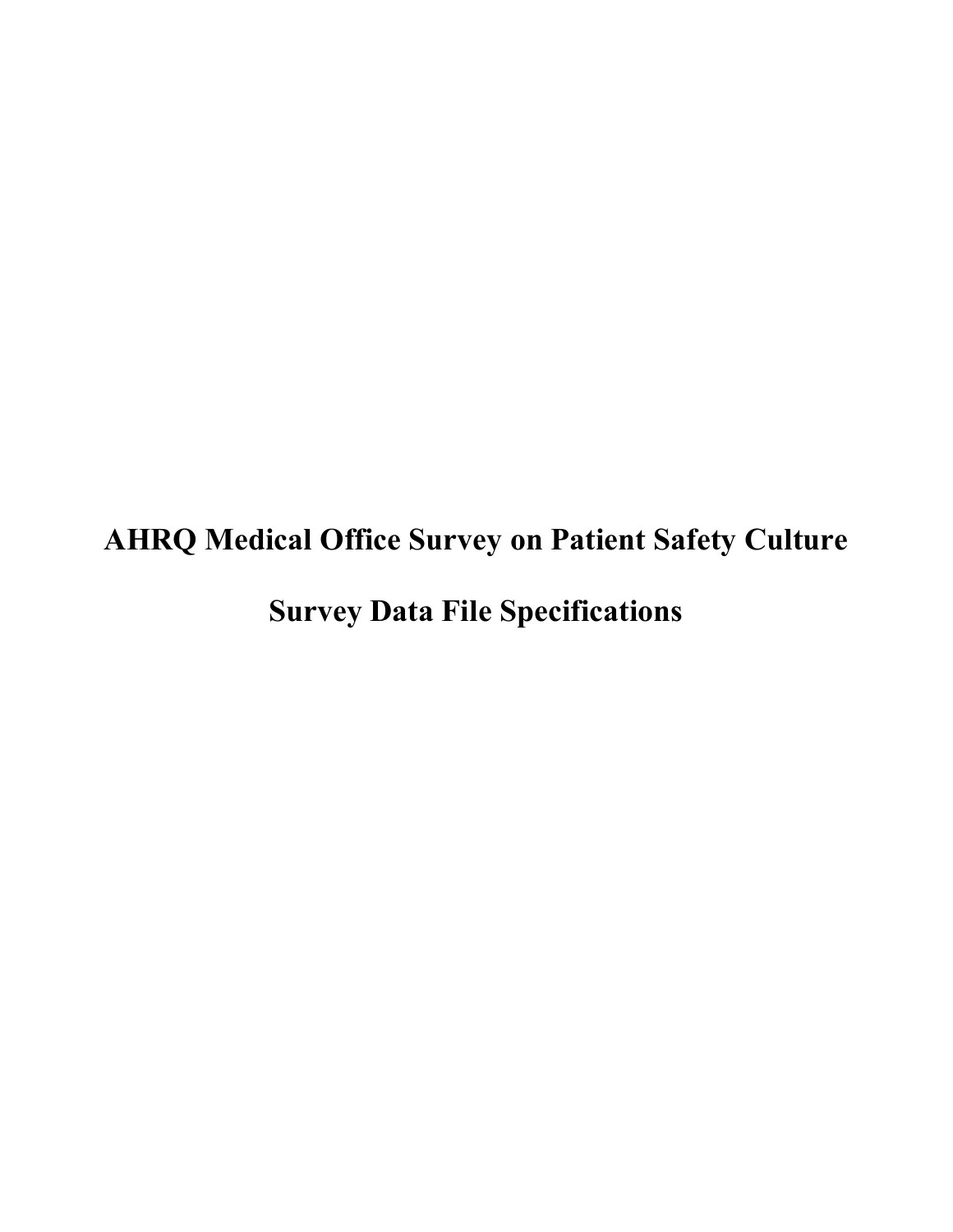## **Survey Data File Specifications**

These specifications are for preparing your respondent-level data from the Medical Office Survey on Patient Safety Culture. The instructions below tell you how to prepare your Excel data file for submission to the Medical Office Survey on Patient Safety Culture Database.

If you are submitting SOPS Medical Office Supplemental Items at the end of the SOPS Medical Office Survey, please see [SOPS Medical Office Survey with Diagnostic Safety and Value and](https://www.ahrq.gov/sites/default/files/wysiwyg/sops/surveys/medical-office/mo-survey-dx-ve-specifications.pdf)  [Efficiency Supplemental Items Data File Specifications \(ahrq.gov\).](https://www.ahrq.gov/sites/default/files/wysiwyg/sops/surveys/medical-office/mo-survey-dx-ve-specifications.pdf)

#### **INSTRUCTIONS (Excel File Only):**

- **Step 1:** Include a header row with the variable name for each column.
- **Step 2:** Submit individual survey response data using the response values indicated in this document (beginning on page 4).
- **Step 3:** Check your data for the following things before submitting to the SOPS Database:

#### • **SKIP PATTERN**

There is one skip pattern in this survey. If a respondent answers  $1 = Yes$ , to question EA, "Are you an owner, a managing partner, or in a leadership position with responsibility for making financial decisions for your medical office?", then responses to questions E1 – E4 must be blank.

#### • **OUT-OF-RANGE VALUES**

You should clean your data before submitting to the database to ensure that there are no out-of-range values and that the data submitted are free from error. Make sure all response values match the response value for the question.

#### • **REVERSE CODED ITEMS**

Do not submit reverse coded data for the survey's negatively worded items. Simply submit each individual's unmodified responses to the survey items.

For example, survey item C3, "In this office, we often feel rushed when taking care of patients" is negatively worded. Regardless, the data should be submitted so that 1=Strongly disagree and 5=Strongly agree, as originally indicated in the survey, as follows:

1=Strongly Disagree 2=Disagree 3=Neither 4=Agree 5=Strongly Agree 9=Does Not Apply or Don't Know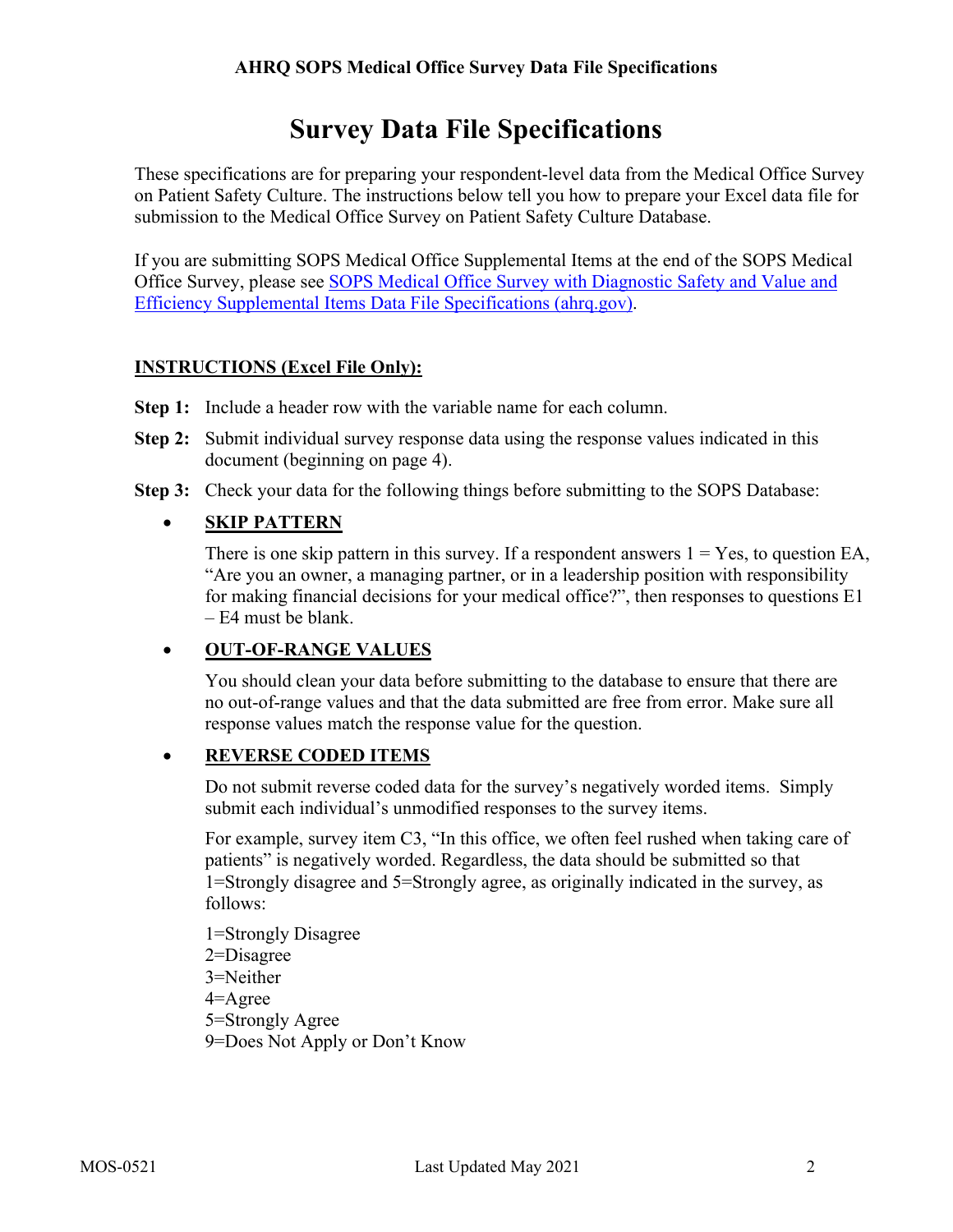#### • **STAFF POSITIONS**

If your medical office modified or added a new staff position category (BQ3), you MUST RECODE your specific staff positions back to the survey's original staff position category. If you added staff positions that do not match any of the survey's original staff positions, re-code your specific staff positions as "OTHER" (BQ3 = "g"), before submitting your data to the database.

#### • **OTHER, PLEASE SPECIFY TEXT AND COMMENTS**

Do not include "Other-Please Specify" data (related to questions B5 and BQ3) or comments (Comments). While you may find it useful to review that text, it cannot be submitted to the database.

#### • **SPANISH VERSION OF THE SURVEY**

Please indicate which respondents (if any) completed a Spanish version of the survey, if you have this information available. You should do so by adding an 'S' to the Individual Unique Record ID, e.g., 001S.

#### • **OTHER LANGUAGE VERSION OF THE SURVEY**

Please indicate which respondents (if any) completed the survey in a language that was not English or Spanish, if you have this information available. You should do so by adding an 'N' to the Individual Unique Record ID (UNIQUEID), e.g., 001N.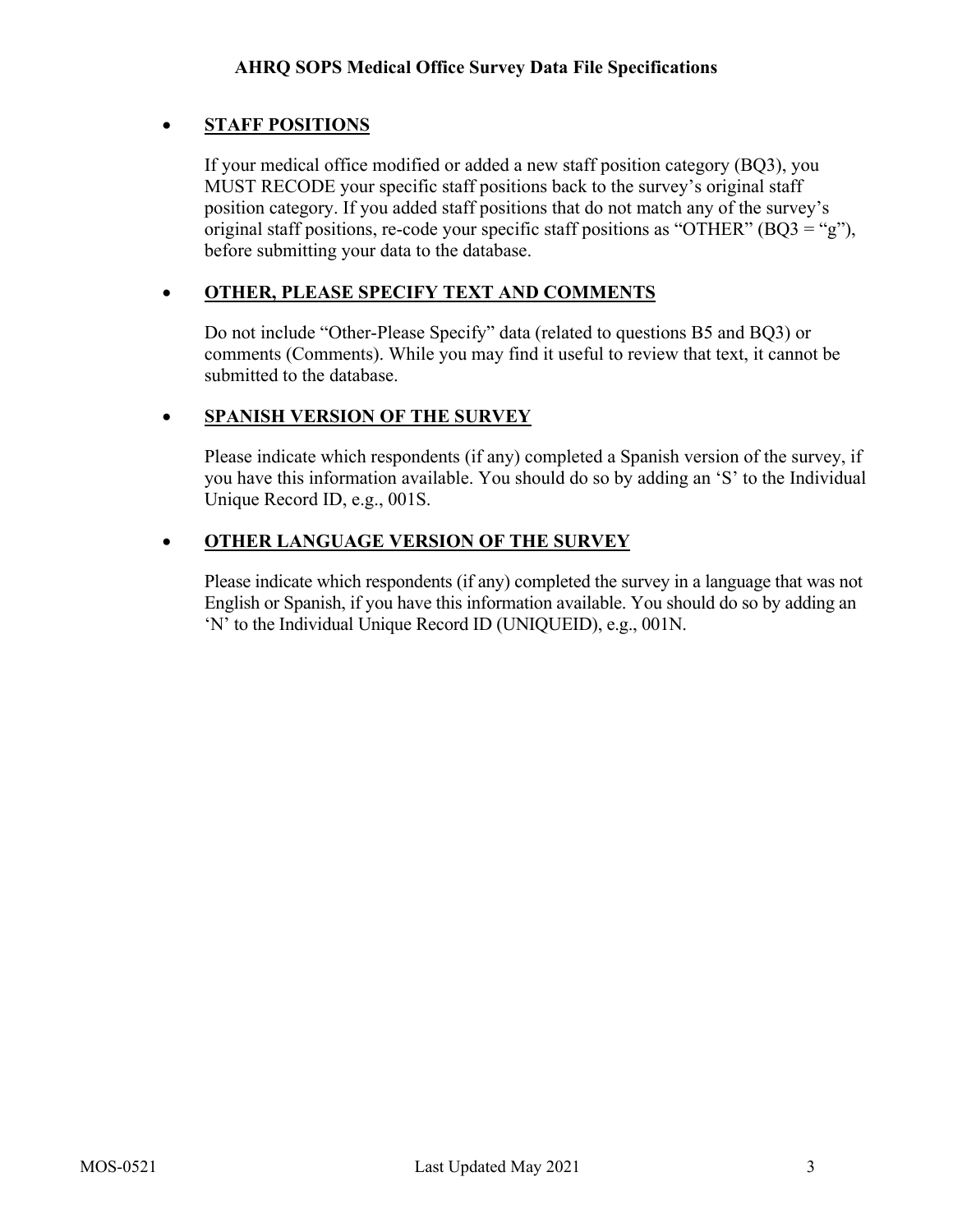| <b>Record Identifier</b>    | Variable<br><b>Name</b> | Column<br><b>Position</b> | <b>Response Values</b>                |
|-----------------------------|-------------------------|---------------------------|---------------------------------------|
| Site ID                     | <b>SITEID</b>           |                           | Column A $\frac{5}{2}$ digits or less |
| Individual Unique Record ID | UNIOUEID                | Column B                  | 4 digits or less                      |

## **SECTION A: List of Patient Safety and Quality Issues**

|    | <b>Survey Question</b>                                                                                       | Variable<br><b>Name</b> | Column<br><b>Position</b> | <b>Response Values</b>                                                                                                                                                                                                                      |
|----|--------------------------------------------------------------------------------------------------------------|-------------------------|---------------------------|---------------------------------------------------------------------------------------------------------------------------------------------------------------------------------------------------------------------------------------------|
| 1. | A patient was unable to<br>get an appointment<br>within 48 hours for an<br>acute/serious problem             | A <sub>1</sub>          | Column <sub>C</sub>       | $1 = Daily$<br>$2 = \text{Weakly}$<br>$3 =$ Monthly<br>$4$ = Several times in the past 12 months<br>$5 =$ Once or twice in the past 12 months<br>$6 =$ Not in the past 12 months<br>$9 = Does Not Apply or Don't Know$<br>$blank = Missing$ |
| 2. | The wrong chart/medical<br>record was used for a<br>patient                                                  | A2                      | Column D                  | $1 = Daily$<br>$2 = \text{Weakly}$<br>$3 =$ Monthly<br>$4$ = Several times in the past 12 months<br>$5$ = Once or twice in the past 12 months<br>$6 =$ Not in the past 12 months<br>$9 = Does Not Apply or Don't Know$<br>$blank = Missing$ |
| 3. | A patient's chart/medical<br>record was not available<br>when needed                                         | A <sub>3</sub>          | Column E                  | $1 = Daily$<br>$2 = \text{Weakly}$<br>$3 =$ Monthly<br>$4$ = Several times in the past 12 months<br>$5 =$ Once or twice in the past 12 months<br>$6 =$ Not in the past 12 months<br>9 = Does Not Apply or Don't Know<br>$blank = Missing$   |
|    | 4. Medical information was<br>filed, scanned, or entered<br>into the wrong patient's<br>chart/medical record | A <sub>4</sub>          | Column F                  | $1 = Daily$<br>$2 = \text{Weakly}$<br>$3 =$ Monthly<br>$4$ = Several times in the past 12 months<br>$5 =$ Once or twice in the past 12 months<br>$6 =$ Not in the past 12 months<br>9 = Does Not Apply or Don't Know<br>$blank = Missing$   |
| 5. | Medical equipment was<br>not working properly or<br>was in need of repair or<br>replacement                  | A <sub>5</sub>          | Column G                  | $1 = Daily$<br>$2 = \text{Weakly}$<br>$3 =$ Monthly<br>$4$ = Several times in the past 12 months<br>$5 =$ Once or twice in the past 12 months<br>$6 =$ Not in the past 12 months<br>$9 = Does Not Apply or Don't Know$<br>$blank = Missing$ |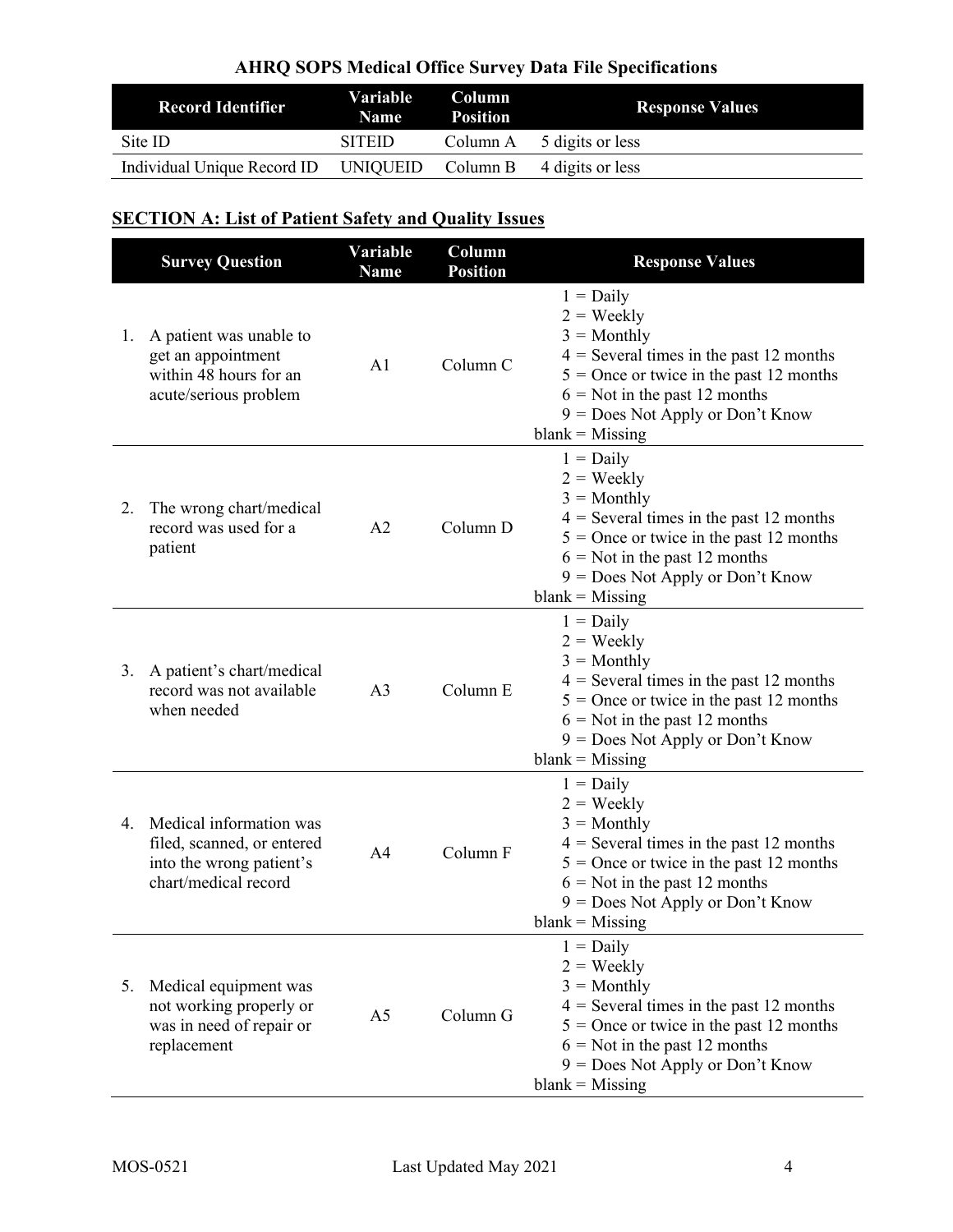|    | <b>Survey Question</b>                                                                                         | Variable<br><b>Name</b> | Column<br><b>Position</b> | <b>Response Values</b>                                                                                                                                                                                                                      |
|----|----------------------------------------------------------------------------------------------------------------|-------------------------|---------------------------|---------------------------------------------------------------------------------------------------------------------------------------------------------------------------------------------------------------------------------------------|
|    | 6. A pharmacy contacted<br>our office to clarify or<br>correct a prescription                                  | A6                      | Column H                  | $1 = Daily$<br>$2 = \text{Weakly}$<br>$3 =$ Monthly<br>$4$ = Several times in the past 12 months<br>$5 =$ Once or twice in the past 12 months<br>$6 =$ Not in the past 12 months<br>$9 = Does Not Apply or Don't Know$<br>$blank = Missing$ |
| 7. | A patient's medication<br>list was not updated<br>during his or her visit                                      | A7                      | Column I                  | $1 = Daily$<br>$2 = \text{Weakly}$<br>$3 =$ Monthly<br>$4$ = Several times in the past 12 months<br>$5 =$ Once or twice in the past 12 months<br>$6 =$ Not in the past 12 months<br>$9 = Does Not Apply or Don't Know$<br>$blank = Missing$ |
| 8. | The results from a lab or<br>imaging test were not<br>available when needed                                    | A8                      | Column J                  | $1 = Daily$<br>$2 = \text{Weakly}$<br>$3 =$ Monthly<br>$4$ = Several times in the past 12 months<br>$5 =$ Once or twice in the past 12 months<br>$6 =$ Not in the past 12 months<br>$9 = Does Not Apply or Don't Know$<br>$blank = Missing$ |
|    | 9. A critical abnormal<br>result from a lab or<br>imaging test was not<br>followed up within 1<br>business day | A <sup>9</sup>          | Column K                  | $1 = Daily$<br>$2 = \text{Weakly}$<br>$3 =$ Monthly<br>$4$ = Several times in the past 12 months<br>$5 =$ Once or twice in the past 12 months<br>$6 =$ Not in the past 12 months<br>$9 = Does Not Apply or Don't Know$<br>$blank = Missing$ |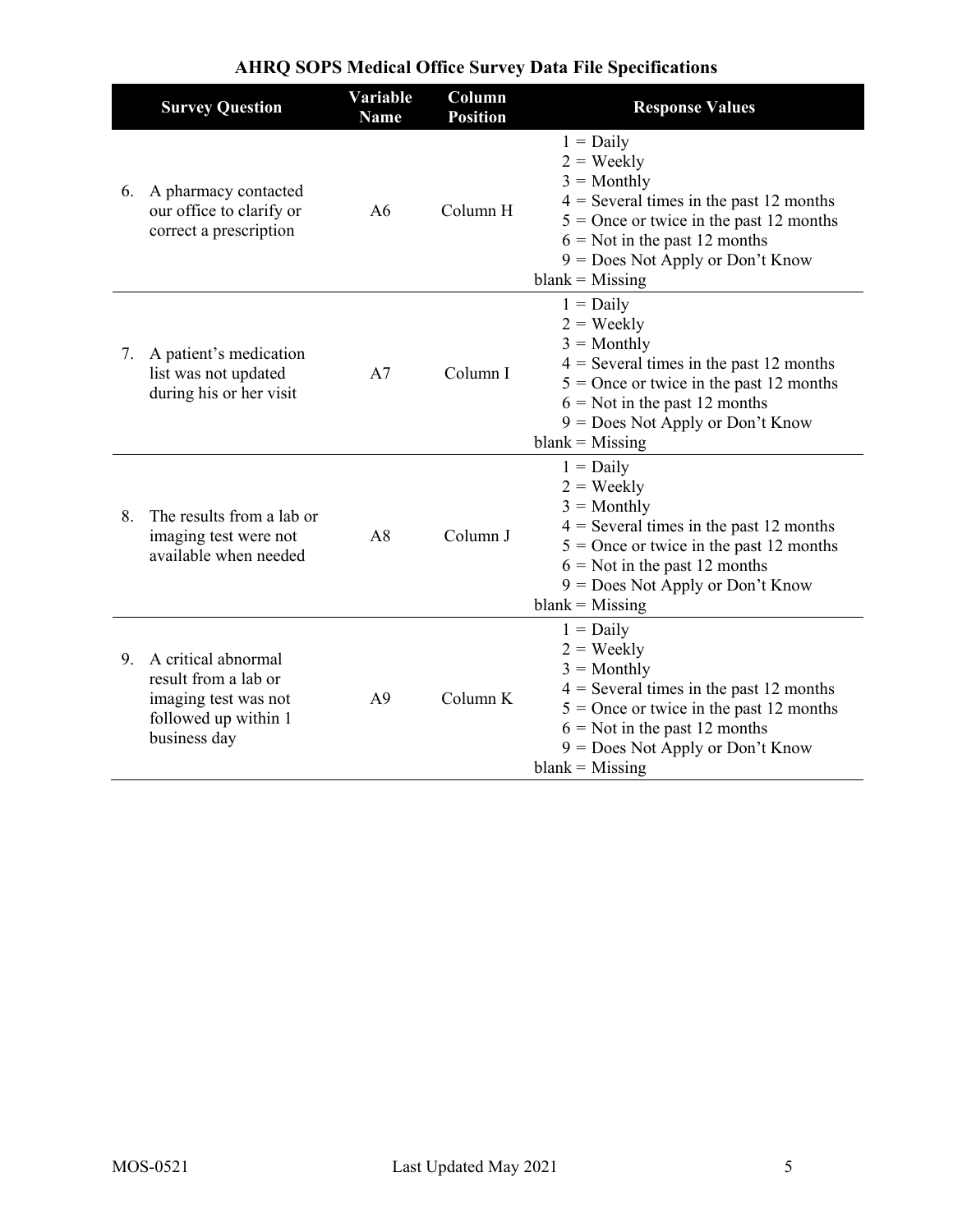|  |  |  |  |  | <b>SECTION B: Information Exchange With Other Settings</b> |  |  |  |  |  |
|--|--|--|--|--|------------------------------------------------------------|--|--|--|--|--|
|--|--|--|--|--|------------------------------------------------------------|--|--|--|--|--|

|    | <b>Survey Question</b>                        | Variable<br><b>Name</b> | Column<br><b>Position</b> | <b>Response Values</b>                                                                                                                                                                                                                                                                    |
|----|-----------------------------------------------|-------------------------|---------------------------|-------------------------------------------------------------------------------------------------------------------------------------------------------------------------------------------------------------------------------------------------------------------------------------------|
| 1. | Outside lab/imaging<br>centers?               | B1                      | Column <sub>L</sub>       | $1$ = Problems daily<br>$2$ = Problems weekly<br>$3$ = Problems monthly<br>$4$ = Problems several times in the past 12 months<br>$5$ = Problems once or twice in the past 12 months<br>$6 =$ No problems in the past 12 months<br>9 = Does Not Apply or Don't Know<br>$blank = Missing$   |
| 2. | Other medical offices/<br>outside physicians? | B <sub>2</sub>          | Column M                  | $1$ = Problems daily<br>$2$ = Problems weekly<br>$3$ = Problems monthly<br>$4$ = Problems several times in the past 12 months<br>$5$ = Problems once or twice in the past 12 months<br>$6 =$ No problems in the past 12 months<br>$9 = Does Not Apply or Don't Know$<br>$blank = Missing$ |
| 3. | Pharmacies?                                   | B <sub>3</sub>          | Column N                  | $1$ = Problems daily<br>$2$ = Problems weekly<br>$3$ = Problems monthly<br>$4$ = Problems several times in the past 12 months<br>$5$ = Problems once or twice in the past 12 months<br>$6 =$ No problems in the past 12 months<br>$9 = Does Not Apply or Don't Know$<br>$blank = Missing$ |
| 4. | Hospitals?                                    | B4                      | Column O                  | $1$ = Problems daily<br>$2$ = Problems weekly<br>$3$ = Problems monthly<br>$4$ = Problems several times in the past 12 months<br>$5$ = Problems once or twice in the past 12 months<br>$6 =$ No problems in the past 12 months<br>$9 = Does Not Apply or Don't Know$<br>$blank = Missing$ |
| 5. | Other? (Specify):                             | B <sub>5</sub>          | Column P                  | $1$ = Problems daily<br>$2$ = Problems weekly<br>$3$ = Problems monthly<br>$4$ = Problems several times in the past 12 months<br>$5$ = Problems once or twice in the past 12 months<br>$6 =$ No problems in the past 12 months<br>$9 = Does Not Apply or Don't Know$<br>$blank = Missing$ |

#### TEXT FOR OTHER, SPECIFY [B5os]- **DO NOT SUBMIT TO DATABASE**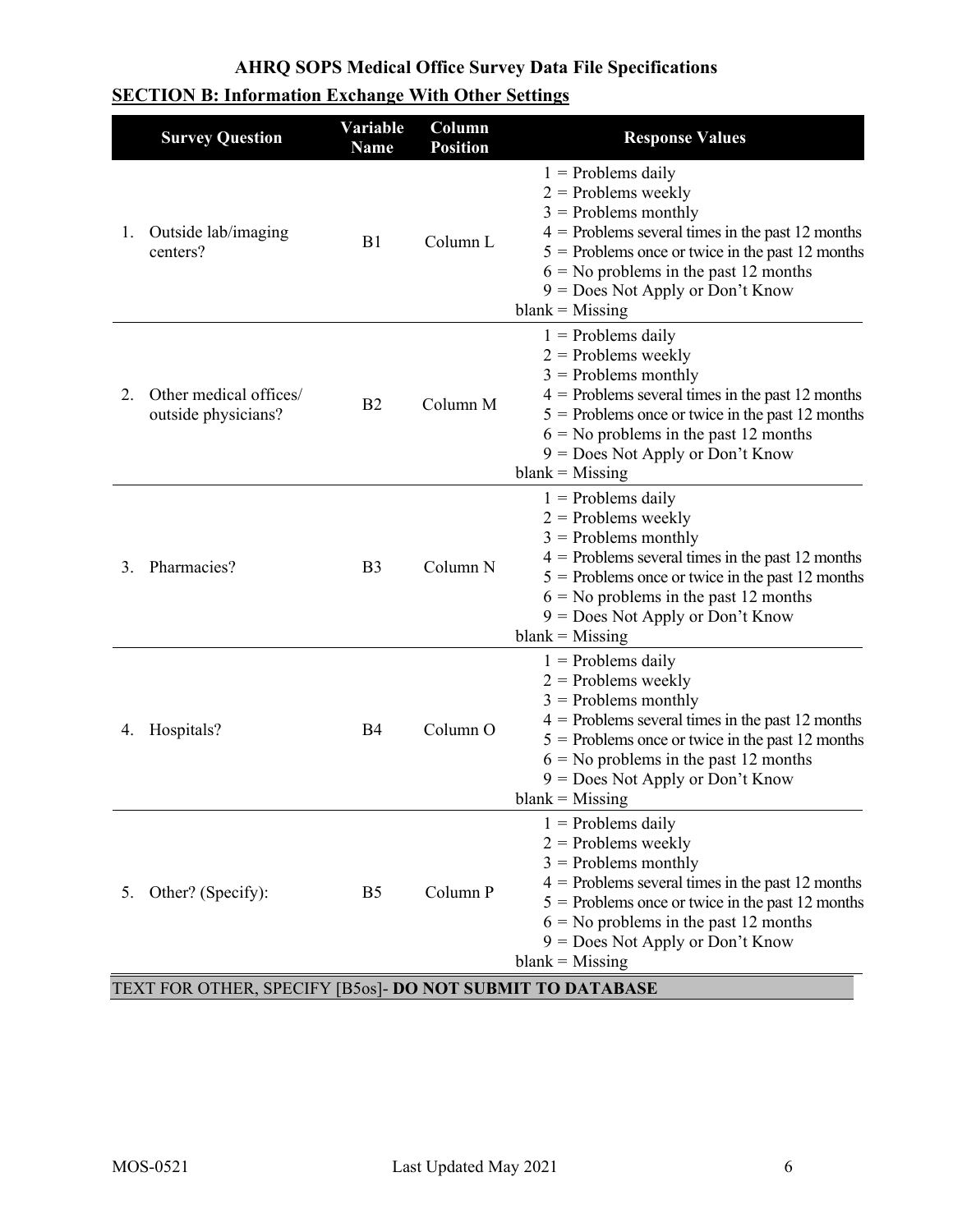|  | <b>SECTION C: Working in Your Medical Office</b> |  |  |  |  |
|--|--------------------------------------------------|--|--|--|--|
|--|--------------------------------------------------|--|--|--|--|

|             | <b>Survey Question</b>                                                                    | Variable<br><b>Name</b> | Column<br><b>Position</b> | <b>Response Values</b>                                                                                                                                                                 |
|-------------|-------------------------------------------------------------------------------------------|-------------------------|---------------------------|----------------------------------------------------------------------------------------------------------------------------------------------------------------------------------------|
| $1_{\cdot}$ | When someone in this<br>office gets really busy,<br>others help out                       | C1                      | Column Q                  | $1 =$ Strongly Disagree<br>$2 = Disagree$<br>$3$ = Neither Agree nor Disagree<br>$4 = \text{Agree}$<br>$5 =$ Strongly Agree<br>$9 = Does Not Apply or Don't Know$<br>$blank = Missing$ |
| 2.          | In this office, there is a<br>good working<br>relationship between<br>staff and providers | C2                      | Column R                  | $1 =$ Strongly Disagree<br>$2 = Disagree$<br>$3$ = Neither Agree nor Disagree<br>$4 = \text{Agree}$<br>$5 =$ Strongly Agree<br>$9 = Does Not Apply or Don't Know$<br>$blank = Missing$ |
| 3.          | In this office, we often<br>feel rushed when taking<br>care of patients                   | C <sub>3</sub>          | Column S                  | $1 =$ Strongly Disagree<br>$2 = Disagree$<br>$3$ = Neither Agree nor Disagree<br>$4 = \text{Agree}$<br>$5 =$ Strongly Agree<br>$9 = Does Not Apply or Don't Know$<br>$blank = Missing$ |
| 4.          | This office trains staff<br>when new processes are<br>put into place                      | C <sub>4</sub>          | Column T                  | $1 =$ Strongly Disagree<br>$2 = Disagree$<br>$3$ = Neither Agree nor Disagree<br>$4 = \text{Agree}$<br>$5 =$ Strongly Agree<br>$9 = Does Not Apply or Don't Know$<br>$blank = Missing$ |
|             | 5. In this office, we treat<br>each other with respect                                    | C <sub>5</sub>          | Column U                  | $1 =$ Strongly Disagree<br>$2 = Disagree$<br>$3$ = Neither Agree nor Disagree<br>$4 = \text{Agree}$<br>$5 =$ Strongly Agree<br>9 = Does Not Apply or Don't Know<br>$blank = Missing$   |
|             | 6. We have too many<br>patients for the number<br>of providers in this<br>office          | C6                      | Column V                  | $1 =$ Strongly Disagree<br>$2 = Disagree$<br>$3$ = Neither Agree nor Disagree<br>$4 = \text{Agree}$<br>$5 =$ Strongly Agree<br>$9 = Does Not Apply or Don't Know$<br>$blank = Missing$ |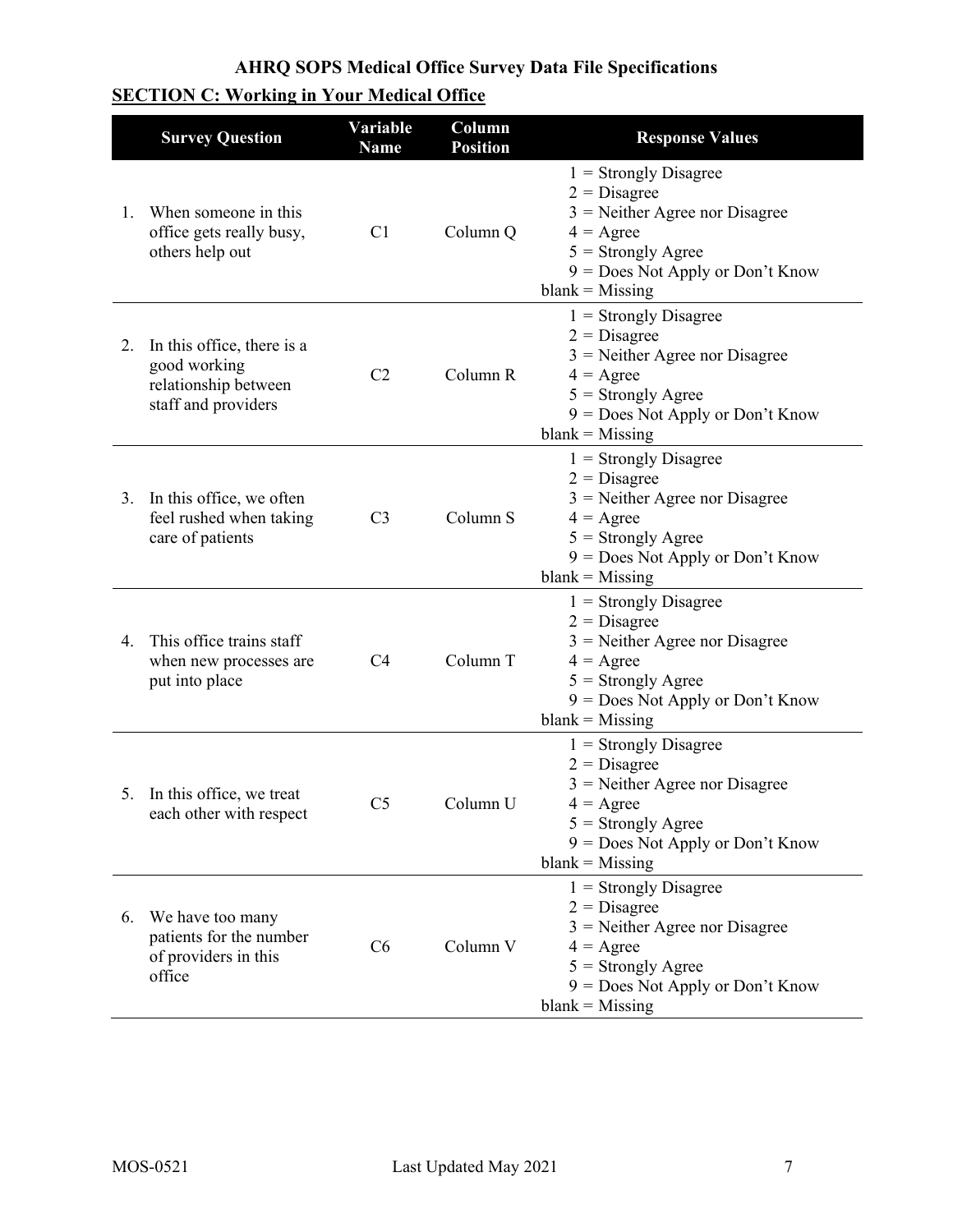|    | <b>Survey Question</b>                                                                       | Variable<br><b>Name</b> | Column<br><b>Position</b> | <b>Response Values</b>                                                                                                                                                                 |
|----|----------------------------------------------------------------------------------------------|-------------------------|---------------------------|----------------------------------------------------------------------------------------------------------------------------------------------------------------------------------------|
| 7. | This office makes sure<br>staff get the on-the-job<br>training they need                     | C7                      | Column W                  | $1 =$ Strongly Disagree<br>$2$ = Disagree<br>$3$ = Neither Agree nor Disagree<br>$4 = \text{Agree}$<br>$5 =$ Strongly Agree<br>9 = Does Not Apply or Don't Know<br>$blank = Missing$   |
| 8. | This office is more<br>disorganized than it<br>should be                                     | C8                      | Column X                  | $1 =$ Strongly Disagree<br>$2 = Disagree$<br>$3$ = Neither Agree nor Disagree<br>$4 = \text{Agree}$<br>$5 =$ Strongly Agree<br>9 = Does Not Apply or Don't Know<br>$blank = Missing$   |
|    | 9. We have good<br>procedures for checking<br>that work in this office<br>was done correctly | C9                      | Column Y                  | $1 =$ Strongly Disagree<br>$2 = Disagree$<br>$3$ = Neither Agree nor Disagree<br>$4 = \text{Agree}$<br>$5 =$ Strongly Agree<br>9 = Does Not Apply or Don't Know<br>$blank = Missing$   |
|    | 10. Staff in this office are<br>asked to do tasks they<br>haven't been trained to<br>do      | C10                     | Column Z                  | $1 =$ Strongly Disagree<br>$2$ = Disagree<br>$3$ = Neither Agree nor Disagree<br>$4 = \text{Agree}$<br>$5 =$ Strongly Agree<br>9 = Does Not Apply or Don't Know<br>$blank = Missing$   |
|    | 11. We have enough staff to<br>handle our patient load                                       | C11                     | Column AA                 | $1 =$ Strongly Disagree<br>$2 = Disagree$<br>$3$ = Neither Agree nor Disagree<br>$4 = \text{Agree}$<br>$5 =$ Strongly Agree<br>$9 = Does Not Apply or Don't Know$<br>$blank = Missing$ |
|    | 12. We have problems with<br>workflow in this office                                         | C12                     | Column AB                 | $1 =$ Strongly Disagree<br>$2 = Disagree$<br>$3$ = Neither Agree nor Disagree<br>$4 = \text{Agree}$<br>$5 =$ Strongly Agree<br>$9 = Does Not Apply or Don't Know$<br>$blank = Missing$ |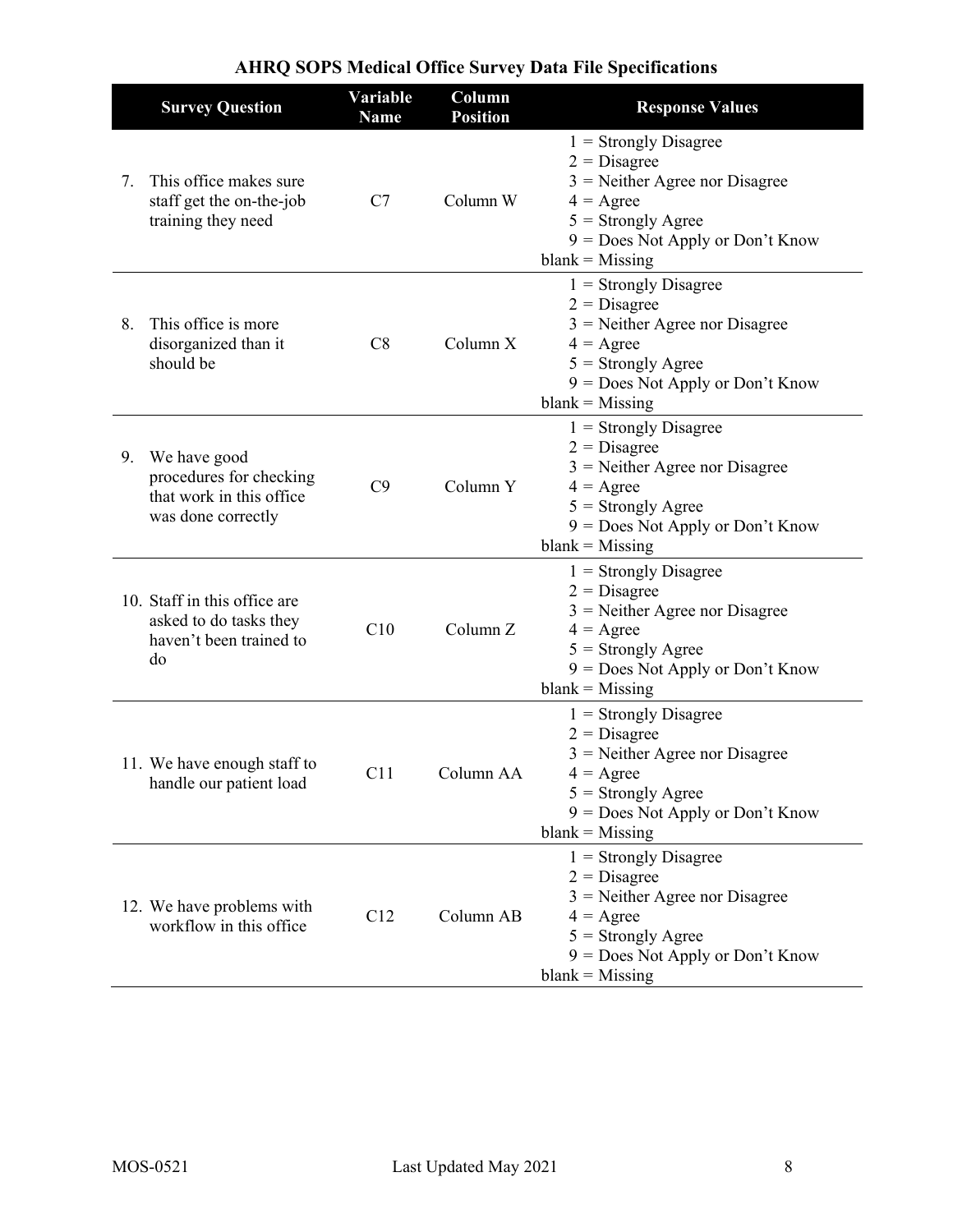| <b>Survey Question</b>                                                                     | Variable<br><b>Name</b> | Column<br><b>Position</b> | <b>Response Values</b>                                                                                                                                                                 |
|--------------------------------------------------------------------------------------------|-------------------------|---------------------------|----------------------------------------------------------------------------------------------------------------------------------------------------------------------------------------|
| 13. This office emphasizes<br>teamwork in taking care<br>of patients                       | C13                     | Column AC                 | $1 =$ Strongly Disagree<br>$2 = Disagree$<br>$3$ = Neither Agree nor Disagree<br>$4 = \text{Agree}$<br>$5 =$ Strongly Agree<br>$9 = Does Not Apply or Don't Know$<br>$blank = Missing$ |
| 14. This office has too many<br>patients to be able to<br>handle everything<br>effectively | C <sub>14</sub>         | Column AD                 | $1 =$ Strongly Disagree<br>$2 = Disagree$<br>$3$ = Neither Agree nor Disagree<br>$4 = \text{Agree}$<br>$5 =$ Strongly Agree<br>$9 = Does Not Apply or Don't Know$<br>$blank = Missing$ |
| 15. Staff in this office follow<br>standardized processes<br>to get tasks done             | C <sub>15</sub>         | Column AE                 | $1 =$ Strongly Disagree<br>$2 = Disagree$<br>$3$ = Neither Agree nor Disagree<br>$4 = \text{Agree}$<br>$5 =$ Strongly Agree<br>$9 = Does Not Apply or Don't Know$<br>$blank = Missing$ |

## **SECTION D: Communication and Follow-up**

|                | <b>Survey Question</b>                                                                                               | Variable<br><b>Name</b> | Column<br><b>Position</b> | <b>Response Values</b>                                                                                                                              |
|----------------|----------------------------------------------------------------------------------------------------------------------|-------------------------|---------------------------|-----------------------------------------------------------------------------------------------------------------------------------------------------|
| $\mathbf{1}$ . | Providers in this office.<br>are open to staff ideas<br>about how to improve<br>office processes                     | D <sub>1</sub>          | Column AF                 | $1 =$ Never<br>$2 =$ Rarely<br>$3 =$ Sometimes<br>$4 =$ Most of the time<br>$5 =$ Always<br>$9 = Does Not Apply or Don't Know$<br>$blank = Missing$ |
| 2.             | Staff are encouraged to<br>express alternative<br>viewpoints in this office                                          | D <sub>2</sub>          | Column AG                 | $1 =$ Never<br>$2 =$ Rarely<br>$3 =$ Sometimes<br>$4 =$ Most of the time<br>$5 =$ Always<br>$9 = Does Not Apply or Don't Know$<br>$blank = Missing$ |
| 3.             | This office reminds<br>patients when they need<br>to schedule an<br>appointment for<br>preventive or routine<br>care | D <sub>3</sub>          | Column AH                 | $1 =$ Never<br>$2 =$ Rarely<br>$3 =$ Sometimes<br>$4 =$ Most of the time<br>$5 =$ Always<br>$9 = Does Not Apply or Don't Know$<br>$blank = Missing$ |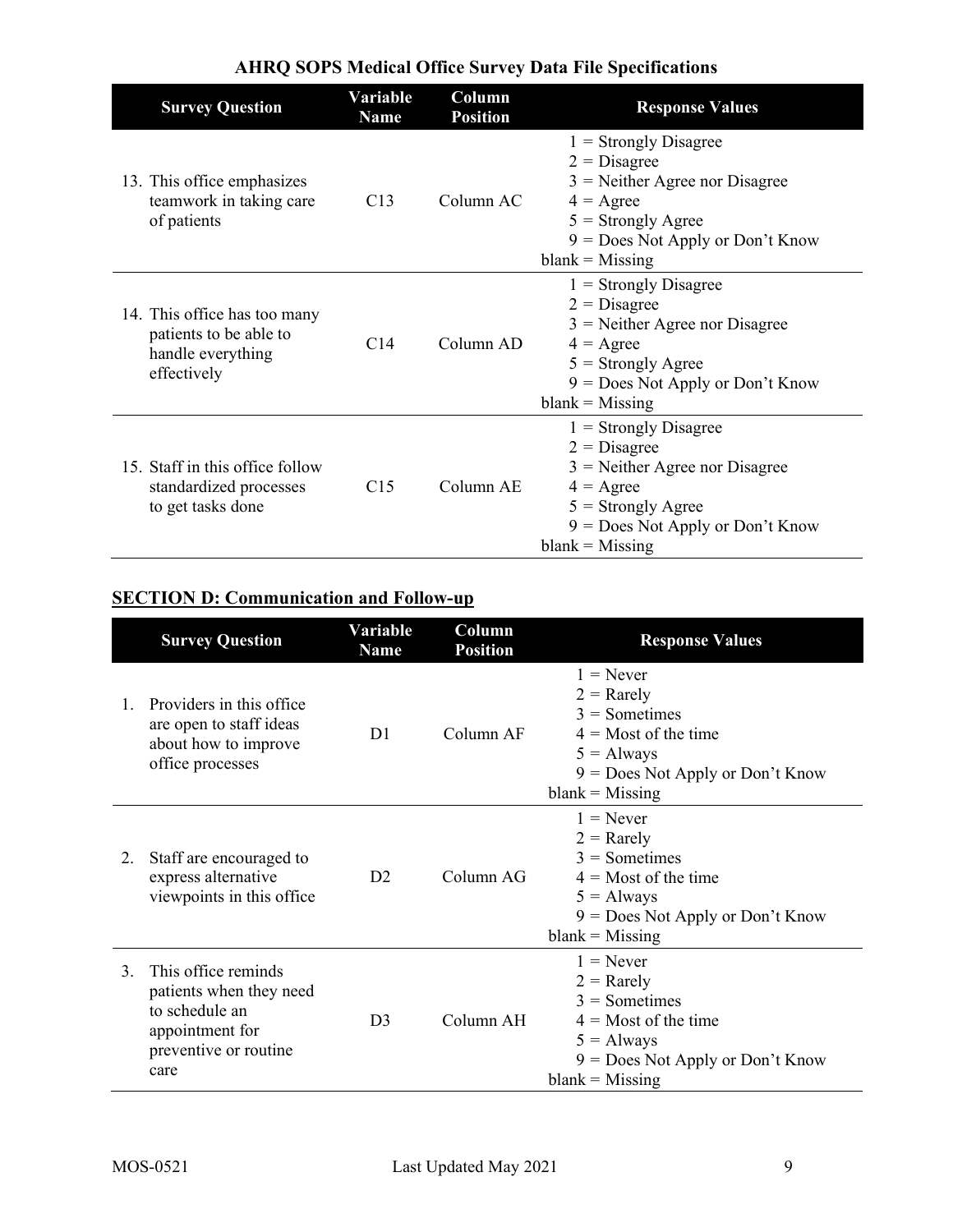|    | <b>Survey Question</b>                                                                                   | Variable<br><b>Name</b> | Column<br><b>Position</b> | <b>Response Values</b>                                                                                                                              |
|----|----------------------------------------------------------------------------------------------------------|-------------------------|---------------------------|-----------------------------------------------------------------------------------------------------------------------------------------------------|
| 4. | Staff are afraid to ask<br>questions when<br>something does not seem<br>right                            | D <sub>4</sub>          | Column AI                 | $1 =$ Never<br>$2 =$ Rarely<br>$3 =$ Sometimes<br>$4 =$ Most of the time<br>$5 =$ Always<br>9 = Does Not Apply or Don't Know<br>$blank = Missing$   |
| 5. | This office documents<br>how well our chronic-<br>care patients follow their<br>treatment plans          | D <sub>5</sub>          | Column AJ                 | $1 =$ Never<br>$2 =$ Rarely<br>$3 =$ Sometimes<br>$4 =$ Most of the time<br>$5 =$ Always<br>9 = Does Not Apply or Don't Know<br>$blank = Missing$   |
| 6. | Our office follows up<br>when we do not receive<br>a report we are expecting<br>from an outside provider | D <sub>6</sub>          | Column AK                 | $1 =$ Never<br>$2 =$ Rarely<br>$3 =$ Sometimes<br>$4 =$ Most of the time<br>$5 =$ Always<br>$9 = Does Not Apply or Don't Know$<br>$blank = Missing$ |
| 7. | Staff feel like their<br>mistakes are held against<br>them.                                              | D7                      | Column AL                 | $1 =$ Never<br>$2 =$ Rarely<br>$3 =$ Sometimes<br>$4 =$ Most of the time<br>$5 =$ Always<br>9 = Does Not Apply or Don't Know<br>$blank = Missing$   |
| 8. | Providers and staff talk<br>openly about office<br>problems.                                             | D <sub>8</sub>          | Column AM                 | $1 =$ Never<br>$2 =$ Rarely<br>$3 =$ Sometimes<br>$4 =$ Most of the time<br>$5 =$ Always<br>9 = Does Not Apply or Don't Know<br>$blank = Missing$   |
| 9. | This office follows up<br>with patients who need<br>monitoring                                           | D <sub>9</sub>          | Column AN                 | $1 =$ Never<br>$2 =$ Rarely<br>$3 =$ Sometimes<br>$4 =$ Most of the time<br>$5 =$ Always<br>9 = Does Not Apply or Don't Know<br>$blank = Missing$   |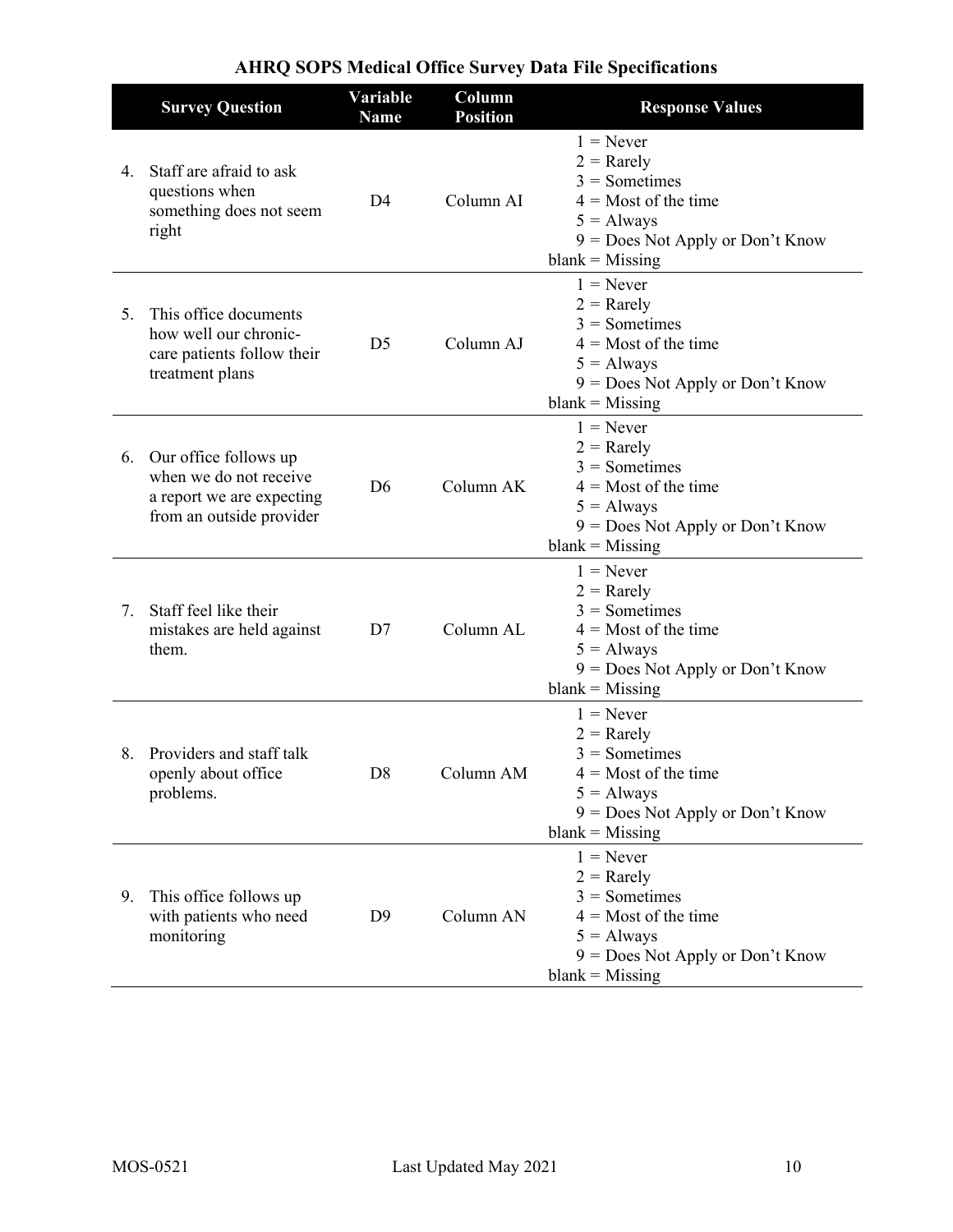| <b>Survey Question</b>                                                           | <b>Variable</b><br><b>Name</b> | Column<br><b>Position</b> | <b>Response Values</b>                                                                                                                              |
|----------------------------------------------------------------------------------|--------------------------------|---------------------------|-----------------------------------------------------------------------------------------------------------------------------------------------------|
| 10. It is difficult to voice<br>disagreement in this<br>office                   | D10                            | Column AO                 | $1 =$ Never<br>$2 =$ Rarely<br>$3 =$ Sometimes<br>$4 =$ Most of the time<br>$5 =$ Always<br>$9 = Does Not Apply or Don't Know$<br>$blank = Missing$ |
| 11. In this office, we discuss<br>ways to prevent errors<br>from happening again | D <sub>11</sub>                | Column AP                 | $1 =$ Never<br>$2 =$ Rarely<br>$3 =$ Sometimes<br>$4 =$ Most of the time<br>$5 =$ Always<br>$9 = Does Not Apply or Don't Know$<br>$blank = Missing$ |
| 12. Staff are willing to<br>report mistakes they<br>observe in this office       | D <sub>12</sub>                | Column AQ                 | $1 =$ Never<br>$2 =$ Rarely<br>$3 =$ Sometimes<br>$4 =$ Most of the time<br>$5 =$ Always<br>$9 = Does Not Apply or Don't Know$<br>$blank = Missing$ |

## **SECTION E: Owner/Managing Partner/Leadership Support**

|    | <b>Survey Question</b>                                                                                                                                          | Variable<br><b>Name</b> | Column<br><b>Position</b> | <b>Response Values</b>                                                                                                                                                                                     |  |  |  |
|----|-----------------------------------------------------------------------------------------------------------------------------------------------------------------|-------------------------|---------------------------|------------------------------------------------------------------------------------------------------------------------------------------------------------------------------------------------------------|--|--|--|
|    | A. Are you an owner, a<br>managing partner, or in a<br>leadership position with<br>responsibility for making<br>financial decisions for<br>your medical office? | EA                      | Column AR                 | $1 = Yes$<br>$2 = No$<br>$blank = Missing$                                                                                                                                                                 |  |  |  |
|    | If question EA (Column AR) = $1$ (Yes) then skip to section F.                                                                                                  |                         |                           |                                                                                                                                                                                                            |  |  |  |
| 1. | They aren't investing<br>enough resources to<br>improve the quality of<br>care in this office                                                                   | E1                      | Column AS                 | $1 =$ Strongly Disagree<br>$2 = Disagree$<br>$3$ = Neither Agree nor Disagree<br>$4 = \text{Agree}$<br>$5 =$ Strongly Agree<br>$9 = Does Not Apply or Don't Know$<br>$blank = Missing$ or properly skipped |  |  |  |
| 2. | They overlook patient<br>care mistakes that<br>happen over and over                                                                                             | E <sub>2</sub>          | Column AT                 | $1 =$ Strongly Disagree<br>$2 = Disagree$<br>$3$ = Neither Agree nor Disagree<br>$4 = \text{Agree}$<br>$5 =$ Strongly Agree<br>9 = Does Not Apply or Don't Know<br>$blank = Missing$ or properly skipped   |  |  |  |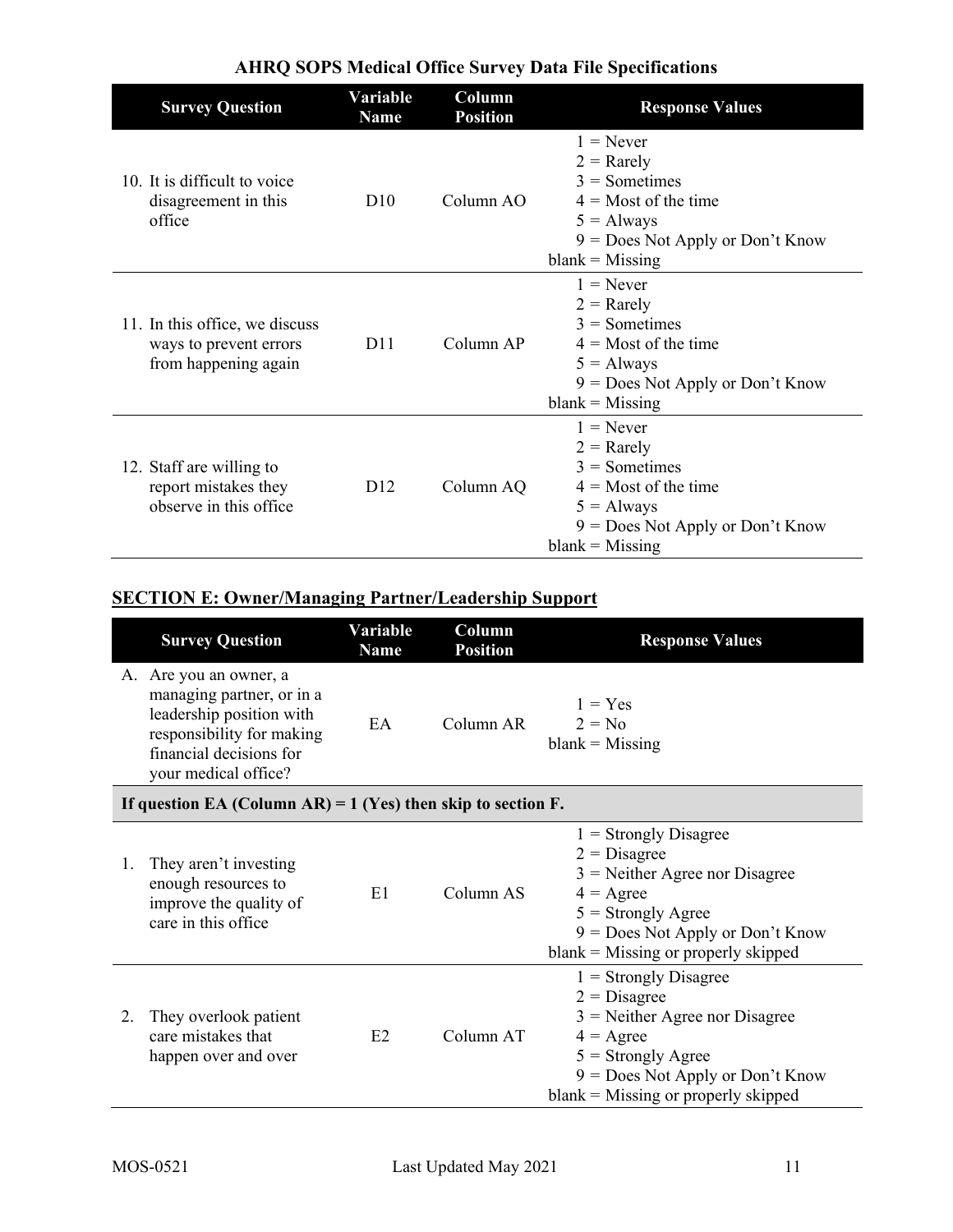|    | <b>Survey Question</b>                                                                                                     | Variable<br><b>Name</b> | Column<br><b>Position</b> | <b>Response Values</b>                                                                                                                                                                                     |
|----|----------------------------------------------------------------------------------------------------------------------------|-------------------------|---------------------------|------------------------------------------------------------------------------------------------------------------------------------------------------------------------------------------------------------|
| 3. | They place a high<br>priority on improving<br>patient care processes                                                       | E <sub>3</sub>          | Column AU                 | $1 =$ Strongly Disagree<br>$2 = Disagree$<br>$3$ = Neither Agree nor Disagree<br>$4 = \text{Agree}$<br>$5 =$ Strongly Agree<br>$9 = Does Not Apply or Don't Know$<br>$blank = Missing$ or properly skipped |
| 4. | They make decisions too<br>often based on what is<br>best for the office rather<br>E4<br>than what is best for<br>patients |                         | Column AV                 | $1 =$ Strongly Disagree<br>$2 = Disagree$<br>$3$ = Neither Agree nor Disagree<br>$4 = \text{Agree}$<br>$5 =$ Strongly Agree<br>$9 = Does Not Apply or Don't Know$<br>$blank = Missing$ or properly skipped |

## **SECTION F: Your Medical Office**

|    | <b>Survey Question</b>                                                                           | Variable<br><b>Name</b> | Column<br><b>Position</b> | <b>Response Values</b>                                                                                                                                                                 |  |  |
|----|--------------------------------------------------------------------------------------------------|-------------------------|---------------------------|----------------------------------------------------------------------------------------------------------------------------------------------------------------------------------------|--|--|
| 1. | When there is a problem<br>in our office, we see if<br>we need to change the<br>way we do things | F1                      | Column AW                 | $1 =$ Strongly Disagree<br>$2 = Disagree$<br>$3$ = Neither Agree nor Disagree<br>$4 = \text{Agree}$<br>$5 =$ Strongly Agree<br>9 = Does Not Apply or Don't Know<br>$blank = Missing$   |  |  |
| 2. | Our office processes are<br>good at preventing<br>mistakes that could<br>affect patients         | F2                      | Column AX                 | $1 =$ Strongly Disagree<br>$2 = Disagree$<br>$3$ = Neither Agree nor Disagree<br>$4 = \text{Agree}$<br>$5 =$ Strongly Agree<br>9 = Does Not Apply or Don't Know<br>$blank = Missing$   |  |  |
| 3. | Mistakes happen more<br>than they should in this<br>office                                       | F <sub>3</sub>          | Column AY                 | $1 =$ Strongly Disagree<br>$2 = Disagree$<br>$3$ = Neither Agree nor Disagree<br>$4 = \text{Agree}$<br>$5 =$ Strongly Agree<br>$9 = Does Not Apply or Don't Know$<br>$blank = Missing$ |  |  |
|    | 4. It is just by chance that<br>we don't make more<br>mistakes that affect our<br>patients       | F <sub>4</sub>          |                           | $1 =$ Strongly Disagree<br>$2 = Disagree$<br>$3$ = Neither Agree nor Disagree<br>$4 = \text{Agree}$<br>$5 =$ Strongly Agree<br>9 = Does Not Apply or Don't Know<br>$blank = Missing$   |  |  |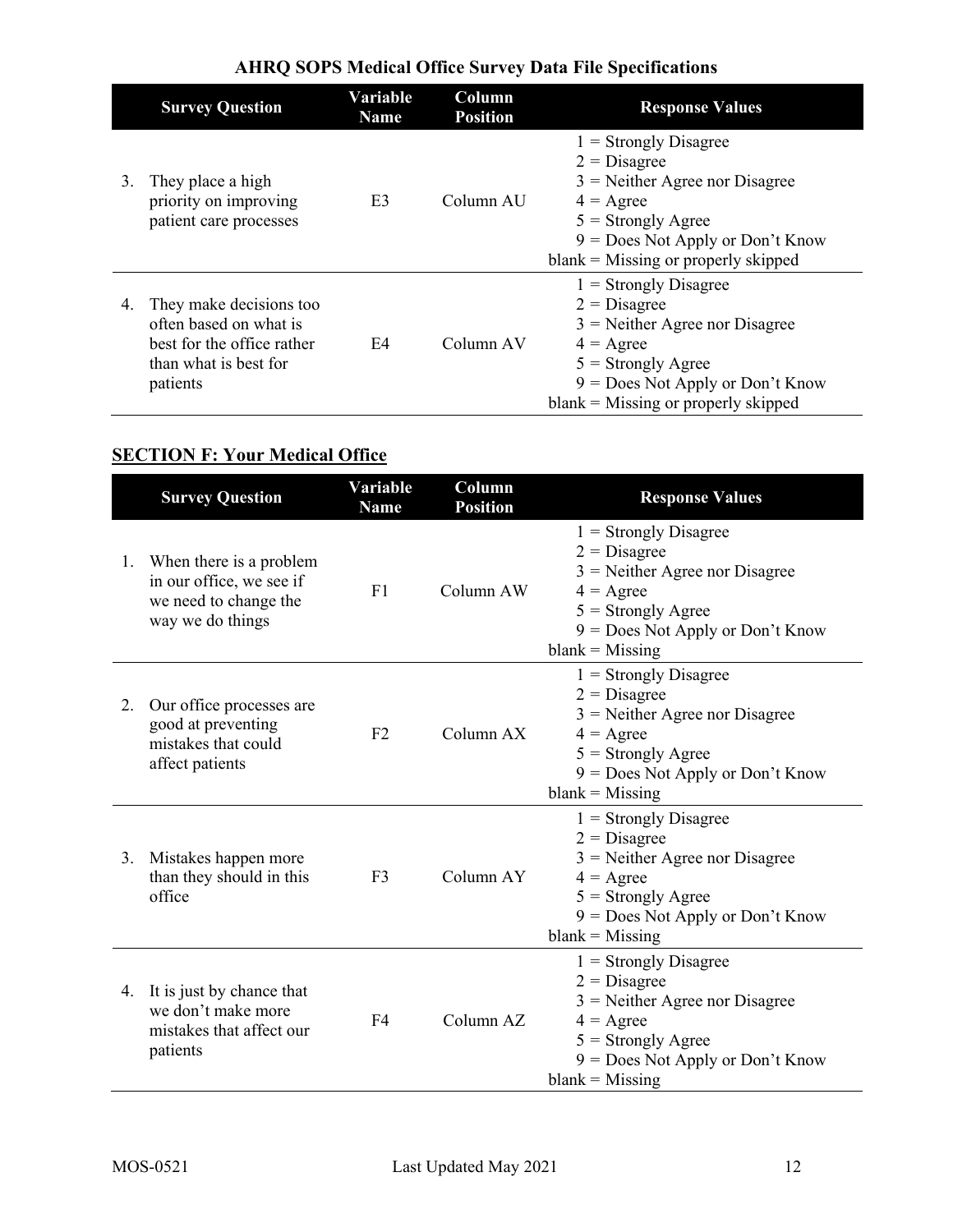|    | <b>Survey Question</b>                                                                                                       | Variable<br><b>Name</b> | Column<br><b>Position</b> | <b>Response Values</b>                                                                                                                                                                 |
|----|------------------------------------------------------------------------------------------------------------------------------|-------------------------|---------------------------|----------------------------------------------------------------------------------------------------------------------------------------------------------------------------------------|
| 5. | This office is good at<br>changing office<br>processes to make sure<br>the same problems don't<br>happen again               | F <sub>5</sub>          | Column BA                 | $1 =$ Strongly Disagree<br>$2 = Disagree$<br>$3$ = Neither Agree nor Disagree<br>$4 = \text{Agree}$<br>$5 =$ Strongly Agree<br>$9 = Does Not Apply or Don't Know$<br>$blank = Missing$ |
| 6. | In this office, getting<br>more work done is more<br>important than quality of<br>care                                       | F <sub>6</sub>          | Column BB                 | $1 =$ Strongly Disagree<br>$2 = Disagree$<br>$3$ = Neither Agree nor Disagree<br>$4 = \text{Agree}$<br>$5 =$ Strongly Agree<br>$9 = Does Not Apply or Don't Know$<br>$blank = Missing$ |
| 7. | After this office makes<br>changes to improve the<br>patient care process, we<br>F7<br>check to see if the<br>changes worked |                         | Column BC                 | $1 =$ Strongly Disagree<br>$2 = Disagree$<br>$3$ = Neither Agree nor Disagree<br>$4 = \text{Agree}$<br>$5 =$ Strongly Agree<br>$9 = Does Not Apply or Don't Know$<br>$blank = Missing$ |

## **SECTION G: Overall Ratings**

| <b>Survey Question</b>                                                          | Variable<br>Column<br><b>Position</b><br><b>Name</b> |           | <b>Response Values</b>                                                                            |  |
|---------------------------------------------------------------------------------|------------------------------------------------------|-----------|---------------------------------------------------------------------------------------------------|--|
| 1a. Is responsive to<br>individual patient<br>preferences, needs, and<br>values | Gla                                                  | Column BD | $1 = Poor$<br>$2 = Fair$<br>$3 = Good$<br>$4 = Very good$<br>$5 =$ Excellent<br>$blank = Missing$ |  |
| 1b. Is based on scientific<br>knowledge                                         | G <sub>1</sub> b                                     | Column BE | $1 = Poor$<br>$2 = Fair$<br>$3 = Good$<br>$4 = Very good$<br>$5 =$ Excellent<br>$blank = Missing$ |  |
| 1c. Minimizes waits and<br>potentially harmful<br>delays                        | Glc                                                  | Column BF | $1 = Poor$<br>$2 = Fair$<br>$3 = Good$<br>$4 = Very good$<br>$5 =$ Excellent<br>$blank = Missing$ |  |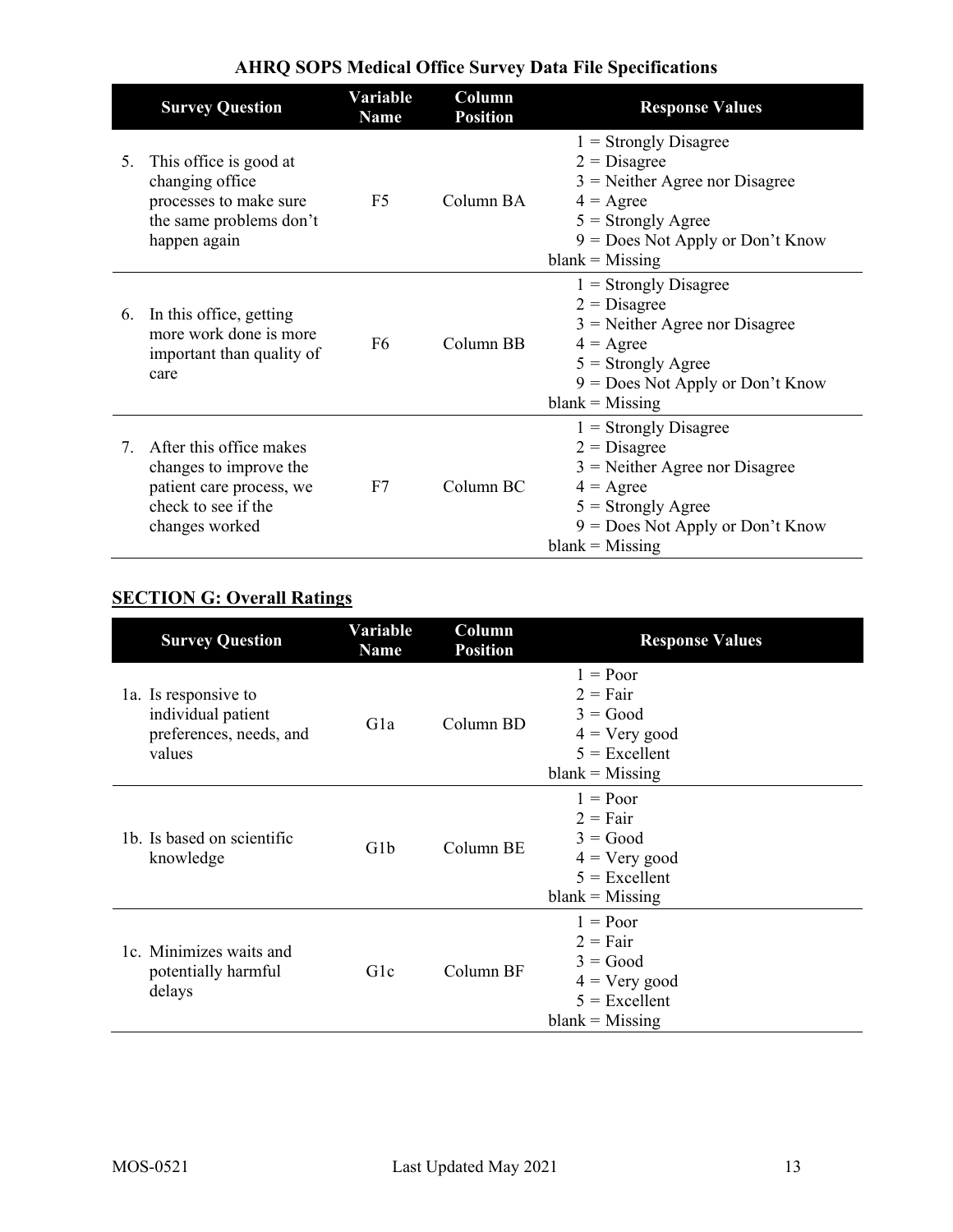|    | <b>Survey Question</b>                                                                                                                                                                                   | Variable<br>Name | Column<br><b>Position</b> | <b>Response Values</b>                                                                                   |  |  |
|----|----------------------------------------------------------------------------------------------------------------------------------------------------------------------------------------------------------|------------------|---------------------------|----------------------------------------------------------------------------------------------------------|--|--|
|    | 1d. Ensures cost-effective<br>care (avoids waste,<br>overuse, and misuse of<br>services)                                                                                                                 | G1d              | Column BG                 | $1 = Poor$<br>$2 = \text{Fair}$<br>$3 = Good$<br>$4 = Very good$<br>$5 =$ Excellent<br>$blank = Missing$ |  |  |
|    | 1e. Provides the same<br>quality of care to all<br>individuals regardless of<br>gender, race, ethnicity,<br>socioeconomic status,<br>language, etc.                                                      | Gle              | Column BH                 | $1 = Poor$<br>$2 = Fair$<br>$3 = Good$<br>$4 = V$ ery good<br>$5 =$ Excellent<br>$blank = Missing$       |  |  |
| 2. | Overall, how would you<br>rate the systems and<br>clinical processes your<br>medical office has in<br>place to prevent, catch,<br>and correct problems<br>that have the potential to<br>affect patients? | G <sub>2</sub>   | Column BI                 | $1 = Poor$<br>$2 = Fair$<br>$3 = Good$<br>$4 = Very good$<br>$5 =$ Excellent<br>$blank = Missing$        |  |  |

## **Background Questions**

|    | <b>Survey Question</b>                                                                   | Variable<br>Column<br><b>Name</b><br><b>Position</b> |           | <b>Response Values</b>                                                                                                                                                                                                          |  |  |
|----|------------------------------------------------------------------------------------------|------------------------------------------------------|-----------|---------------------------------------------------------------------------------------------------------------------------------------------------------------------------------------------------------------------------------|--|--|
| 1. | How long have you<br>worked in this medical<br>office location?                          | BQ1                                                  | Column BJ | $a =$ Less than 2 months<br>$b = 2$ months to less than 1 year<br>$c = 1$ year to less than 3 years<br>$d = 3$ years to less than 6 years<br>$e = 6$ years to less than 11 years<br>$f = 11$ years or more<br>$blank = Missing$ |  |  |
|    | Typically, how many<br>hours per week do you<br>work in this medical<br>office location? | BQ <sub>2</sub>                                      | Column BK | $a = 1$ to 4 hours per week<br>$b = 5$ to 16 hours per week<br>$c = 17$ to 24 hours per week<br>$d = 25$ to 32 hours per week<br>$e = 33$ to 40 hours per week<br>$f = 41$ hours per week or more<br>$blank = Missing$          |  |  |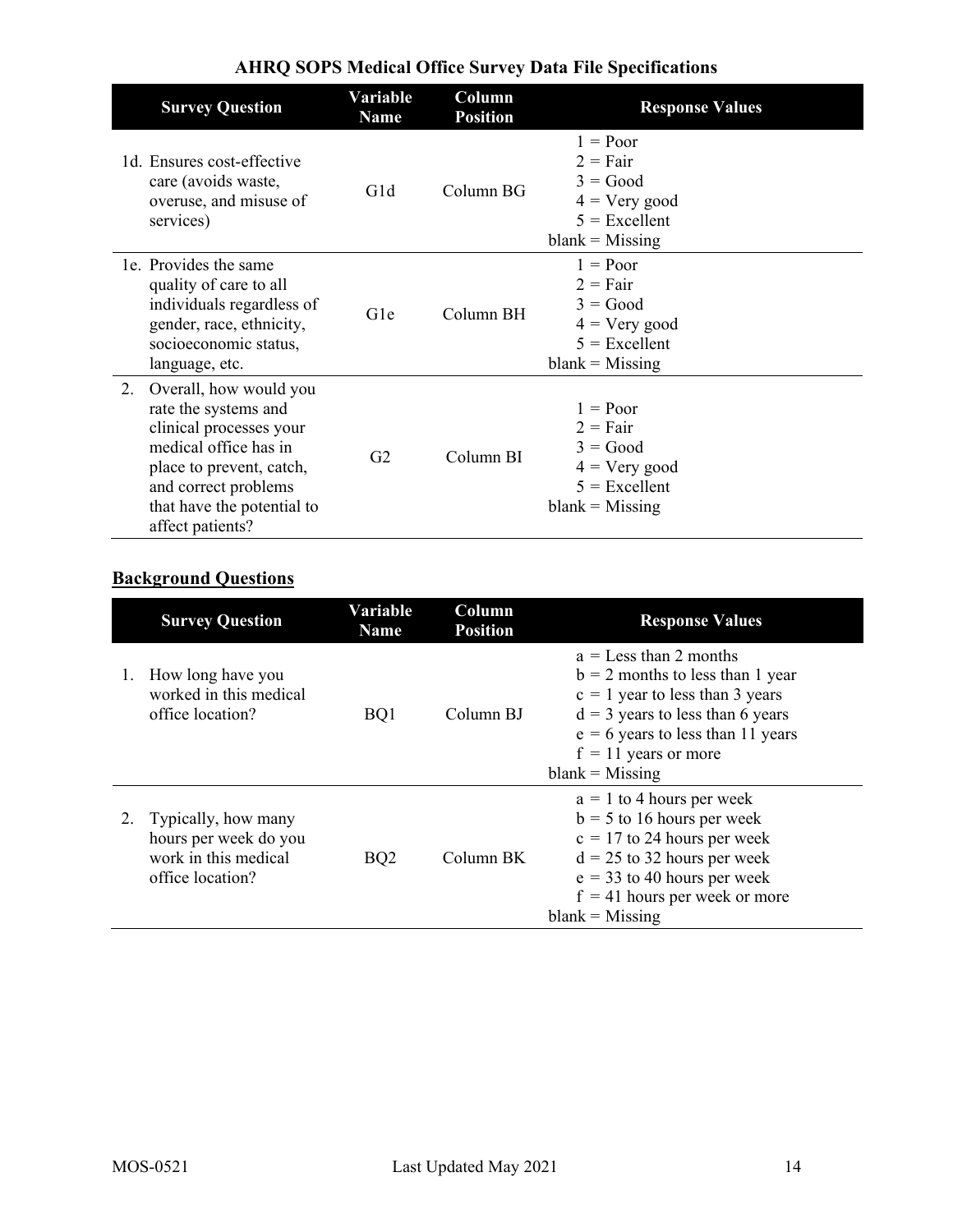|    | <b>Survey Question</b>                                                                           | Variable<br><b>Name</b> | Column<br><b>Position</b> | <b>Response Values</b>                                                                                                                                                                                                                                                                                                                                                                                                          |  |  |
|----|--------------------------------------------------------------------------------------------------|-------------------------|---------------------------|---------------------------------------------------------------------------------------------------------------------------------------------------------------------------------------------------------------------------------------------------------------------------------------------------------------------------------------------------------------------------------------------------------------------------------|--|--|
| 3. | What is your position in<br>this office? Check ONE<br>category that best<br>applies to your job. | BQ3                     | Column BL                 | $a = Physician (MD or DO)$<br>$b = Physician Assistant, Nurse$<br>Practitioner, Clinical Nurse<br>Specialist, Nurse Midwife,<br>Advanced Practice Nurse, etc.<br>$c =$ Management<br>$d =$ Administrative or clerical staff<br>$e = Nurse (RN)$ , Licensed Vocational<br>Nurse (LVN), Licensed Practical<br>Nurse (LPN)<br>$f =$ Other clinical staff or clinical<br>support staff<br>$g =$ Other position<br>$blank = Missing$ |  |  |
|    | TEXT FOR OTHER, SPECIFY [BQ3gos] - DO NOT SUBMIT TO DATABASE                                     |                         |                           |                                                                                                                                                                                                                                                                                                                                                                                                                                 |  |  |
|    | TEXT FOR "YOUR COMMENTS" - <b>DO NOT SUBMIT TO DATABASE</b>                                      |                         |                           |                                                                                                                                                                                                                                                                                                                                                                                                                                 |  |  |
|    |                                                                                                  |                         |                           |                                                                                                                                                                                                                                                                                                                                                                                                                                 |  |  |